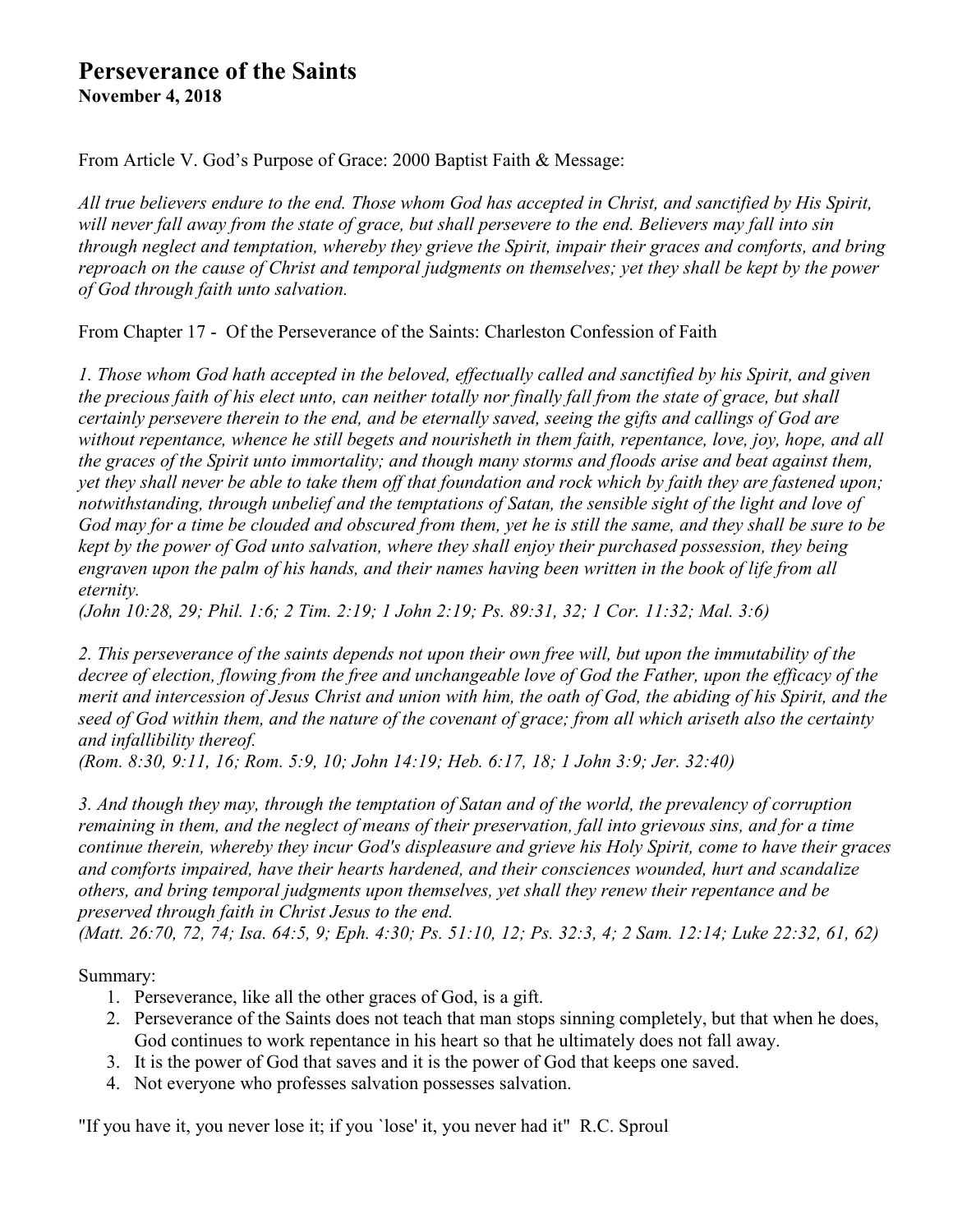### **Three sets of believers or one?**

And when a great crowd was gathering and people from town after town came to him, he said in a parable: "A sower went out to sow his seed. And as he sowed, some fell along the path and was trampled underfoot, and the birds of the air devoured it. And some fell on the rock, and as it grew up, it withered away, because it had no moisture. And some fell among thorns, and the thorns grew up with it and choked it. And some fell into good soil and grew and yielded a hundredfold." As he said these things, he called out, "He who has ears to hear, let him hear." And when his disciples asked him what this parable meant, he said, "To you it has been given to know the secrets of the kingdom of God, but for others they are in parables, so that 'seeing they may not see, and hearing they may not understand.' Now the parable is this: The seed is the word of God. The ones along the path are those who have heard; then the devil comes and takes away the word from their hearts, so that they may not believe and be saved. And the ones on the rock are those who, when they hear the word, receive it with joy. But these have no root; they believe for a while, and in time of testing fall away. And as for what fell among the thorns, they are those who hear, but as they go on their way they are choked by the cares and riches and pleasures of life, and their fruit does not mature. As for that in the good soil, they are those who, hearing the word, hold it fast in an honest and good heart, and bear fruit with patience. (Luke 8:4-15)

#### **Perseverance in faith and obedience is a must**

And you, who once were alienated and hostile in mind, doing evil deeds, he has now reconciled in his body of flesh by his death, in order to present you holy and blameless and above reproach before him, **if indeed you continue in the faith**, stable and steadfast, not shifting from the hope of the gospel that you heard, which has been proclaimed in all creation under heaven, and of which I, Paul, became a minister. (Col 1:21-23)

For we have come to share in Christ, **if indeed we hold our original confidence firm to the end**. (Heb 3:14)

**Therefore do not throw away your confidence**, which has a great reward. For you have need of endurance, so that **when you have done the will of God** you may receive what is promised. (Heb 10:35-36)

Brother will deliver brother over to death, and the father his child, and children will rise against parents and have them put to death, and you will be hated by all for my name's sake. **But the one who endures to the end will be saved**. (Mat 10:21-22)

And then **many will fall away and betray one another and hate one another**. And many false prophets will arise and lead many astray. And because lawlessness will be increased, the love of many will grow cold. **But the one who endures to the end will be saved**. (Mat 24:10-13)

They went out from us, but they were not of us; for **if they had been of us**, they would have continued with us. But they went out, that it might become plain that they all are not of us. (1Jn 2:19)

No one born of God makes a practice of sinning, for God's seed abides in him, and he cannot keep on sinning because he has been born of God. By this it is evident who are the children of God, and who are the children of the devil: **whoever does not practice righteousness is not of God, nor is the one who does not love his brother**. (1Jn 3:9-10)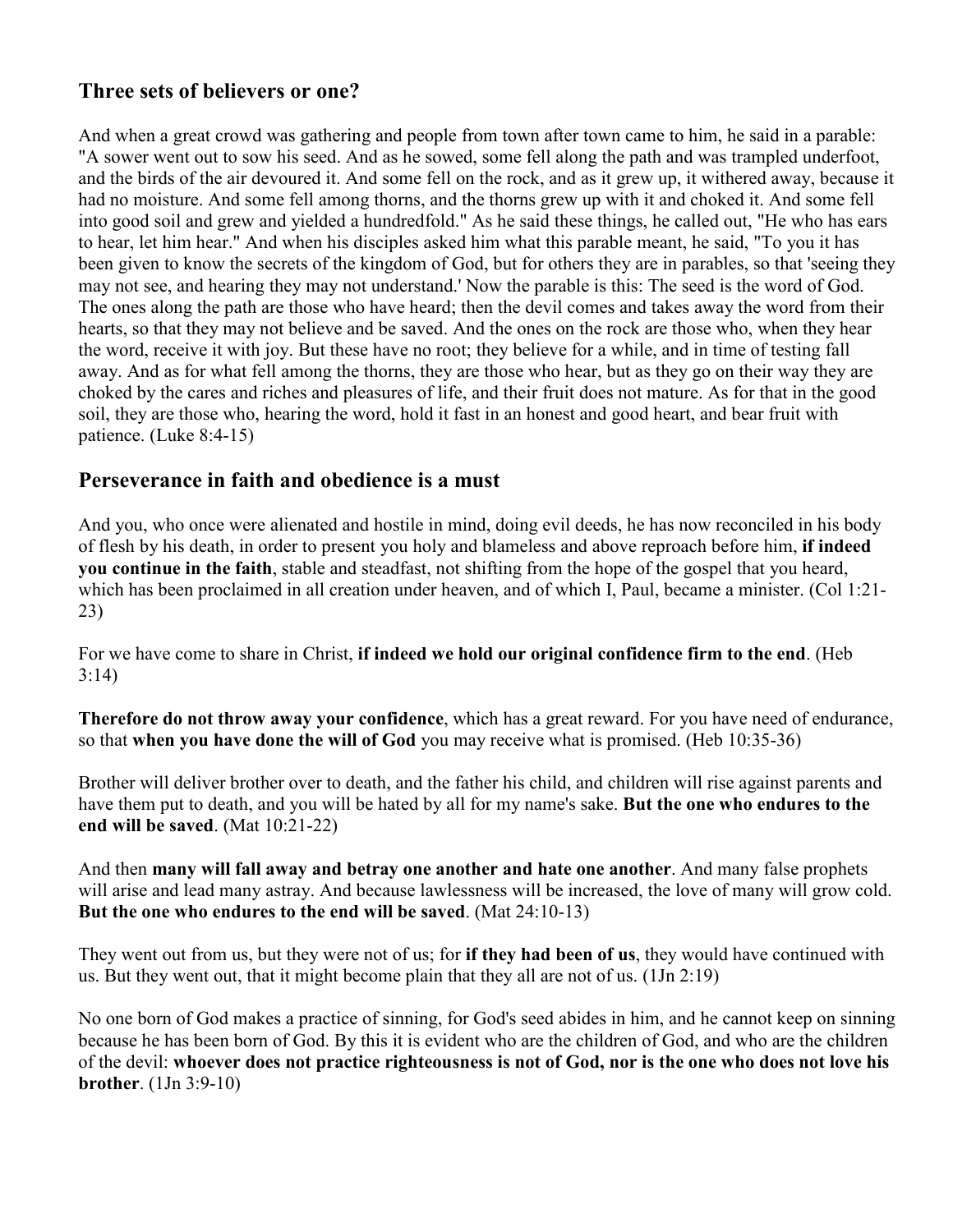## **There are people in the visible church that do not persevere:**

Now the Spirit expressly says that in later times **some will depart from the faith** by devoting themselves to deceitful spirits and teachings of demons, (1Ti 4:1)

Take care, brothers, lest there be in any of you an evil, unbelieving heart, leading you to **fall away from the living God**. (Heb 3:12)

This charge I entrust to you, Timothy, my child, in accordance with the prophecies previously made about you, that by them you may wage the good warfare, holding faith and a good conscience. By rejecting this, **some have made shipwreck of their faith**, among whom are Hymenaeus and Alexander, whom I have handed over to Satan that they may learn not to blaspheme. (1Ti 1:18-20)

I know that after my departure fierce wolves will come in among you, not sparing the flock; and **from among your own selves will arise men speaking twisted things**, to draw away the disciples after them. (Act 20:29-30)

"Not everyone who says to me, 'Lord, Lord,' will enter the kingdom of heaven, but the one who does the will of my Father who is in heaven. On that day many will say to me, 'Lord, Lord, did we not prophesy in your name, and cast out demons in your name, and do many mighty works in your name?' And then will I declare to them, **'I never knew you**; depart from me, you workers of lawlessness.' (Mat 7:21-23)

## **God allows Christians to fall into sin only so far:**

"Simon, Simon, behold, Satan demanded to have you, that he might sift you like wheat, but I have prayed for you that your faith may not fail. And **when you have turned again**, strengthen your brothers." Peter said to him, "Lord, I am ready to go with you both to prison and to death." Jesus said, "I tell you, Peter, the rooster will not crow this day, until you deny three times that you know me." (Luk 22:31-34)

"If your brother sins against you, go and tell him his fault, between you and him alone. **If he listens to you**, you have gained your brother. But if he does not listen, take one or two others along with you, that every charge may be established by the evidence of two or three witnesses. If he refuses to listen to them, tell it to the church. And if he refuses to listen even to the church, let him be to you as a Gentile and a tax collector. (Mat 18:15-17)

It is actually reported that there is sexual immorality among you, and of a kind that is not tolerated even among pagans, for a man has his father's wife. And you are arrogant! Ought you not rather to mourn? Let him who has done this be removed from among you. For though absent in body, I am present in spirit; and as if present, I have already pronounced judgment on the one who did such a thing. When you are assembled in the name of the Lord Jesus and my spirit is present, with the power of our Lord Jesus, **you are to deliver this man to Satan for the destruction of the flesh, so that his spirit may be saved in the day of the Lord**. (1Co 5:1-5)

# **God gives perseverance through testing and discipline**

I give thanks to my God always for you because of the grace of God that was given you in Christ Jesus, that in every way you were enriched in him in all speech and all knowledge-- even as the testimony about Christ was confirmed among you-- so that you are not lacking in any spiritual gift, as you wait for the revealing of our Lord Jesus Christ, **who will sustain you to the end**, guiltless in the day of our Lord Jesus Christ. God is faithful, by whom you were called into the fellowship of his Son, Jesus Christ our Lord. (1Co 1:4-9)